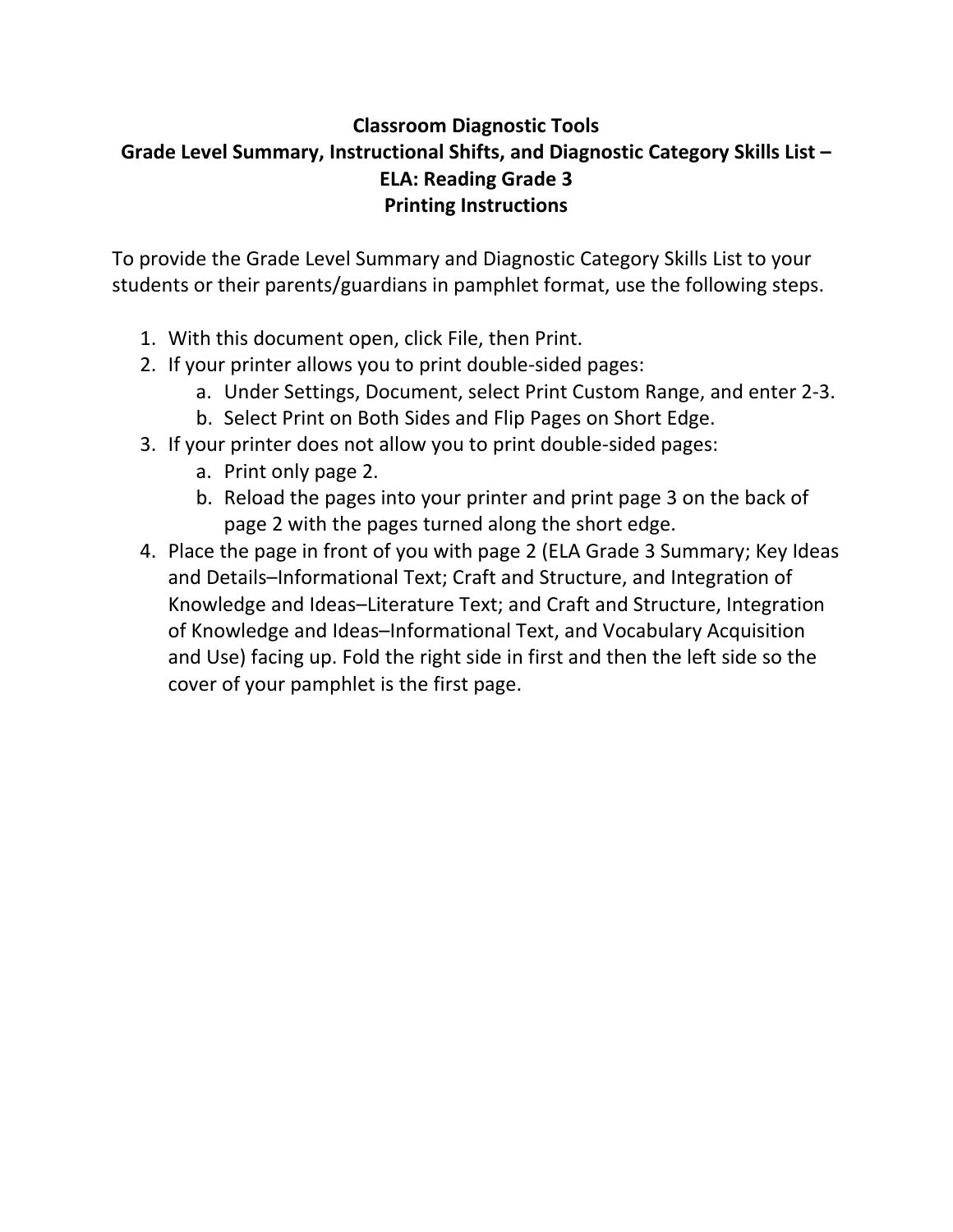#### **ELA Grade 3 Summary**

In third grade, students select and combine skills to read fluently with meaning and purpose. They apply comprehension and vocabulary strategies to informational text and <sup>a</sup> wider variety of literary genres including poetry. Students demonstrate comprehension by participating in discussions, writing responses, and using key details and evidence from text to support their thinking. They explore author's point of view and also begin to infer meaning from texts. They read for pleasure and choose books based on personal preference, topic, or author.

Students are writing longer texts, including narrative, informational, and opinion compositions. They embed their ideas in time and place and develop characters through detail and dialogue. Students organize around a central idea and elaborate using complete sentences. Their writing is often divided into sections through paragraphing or book parts (e.g., table of contents, chapters) and follows logical sequencing. Information gathering as part of the planning process is common, and students are becoming more selective about vocabulary, especially when writing informational texts. They conduct short research using <sup>a</sup> variety of print and digital sources. They listen to other's writing, offer feedback, and begin to consider suggestions from others about their own writing.

(Adapted from Washington State's Essential Academic Learning Requirements)

### **Key Ideas and Details—Informational Text**

- $\bullet$ • Refer to text to support inferences.
- $\bullet$ • Determine main idea and its support.
- $\bullet$ • Summarize text.
- $\bullet$  Explain events, procedures, ideas, steps, or concepts.

## **Craft and Structure, and Integration of Knowledge and Ideas—Literature Text**

- 0 Explain point of view.
- . Compare themes, settings, and plots.

**Craft and Structure, and Integration of Knowledge and Ideas—Informational Text**

- $\bullet$ Explain point of view.
- Use text features to locate information.
- Describe connections to support points.
- . Compare points and details in texts.
- Use information gained from text to show understanding.

#### **Vocabulary Acquisition and Use**

- Determine meaning of words or phrases.
- Distinguish literal and nonliteral meanings.